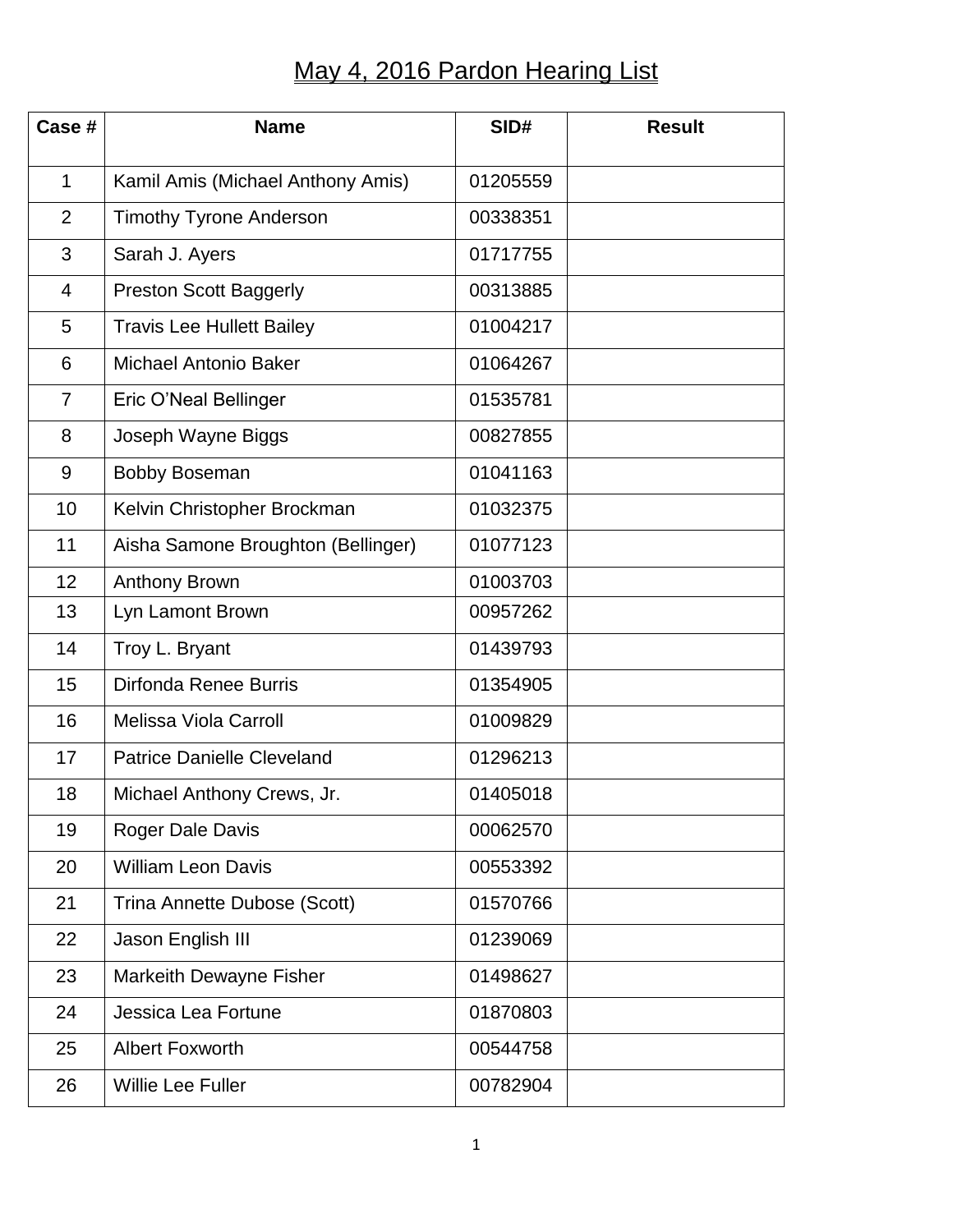## May 4, 2016 Pardon Hearing List

| 27 | <b>Steven Louis Gilliam</b>        | 00888558 |  |
|----|------------------------------------|----------|--|
| 28 | Camelle D. Goff                    | 01715574 |  |
| 29 | <b>Chad Everette Green</b>         | 00817031 |  |
| 30 | Steven "Derrick" Hanks             | 01124111 |  |
| 31 | Dana Michelle Harp (Martin, Smith) | 01075763 |  |
| 32 | Emily Kaye Hoffman                 | 0439009  |  |
| 33 | Stephen Hoffman                    | 00821357 |  |
| 34 | <b>Melvin Hurley</b>               | 01216574 |  |
| 35 | Phillip B. Kinard                  | 00903140 |  |
| 36 | <b>Stephon Renard Lawrence</b>     | 01443861 |  |
| 37 | <b>Richard Keith Locklair</b>      | 01073131 |  |
| 38 | <b>Christy Marie Luster</b>        | 01314320 |  |
| 39 | <b>Dennis James Maxwell</b>        | 01957311 |  |
| 40 | Geneva McKenzie                    | 01390698 |  |
| 41 | Quincey Lovon McKenzie             | 01480056 |  |
| 42 | <b>Steven McKenzie</b>             | 00372561 |  |
| 43 | <b>Albert Breion Medlock</b>       | 01251410 |  |
| 44 | Lawrence M. Neal, Jr.              | 01725046 |  |
| 45 | Marsha Nichole Oden                | n/a      |  |
| 46 | Rolitha R. Oglesby                 | 00811456 |  |
| 47 | <b>Thomas Gene Price</b>           | 00292937 |  |
| 48 | John E. Purcell, Jr.               | 02009219 |  |
| 49 | <b>Stephen Rainey</b>              | 00789698 |  |
| 50 | <b>Alicia Margaret Reed</b>        | 01461072 |  |
| 51 | Mary Jefferson Richardson          | 00998172 |  |
| 52 | <b>Robin Drew Robbins</b>          | 01404124 |  |
| 53 | Lenard T. Robinson                 | 01831148 |  |